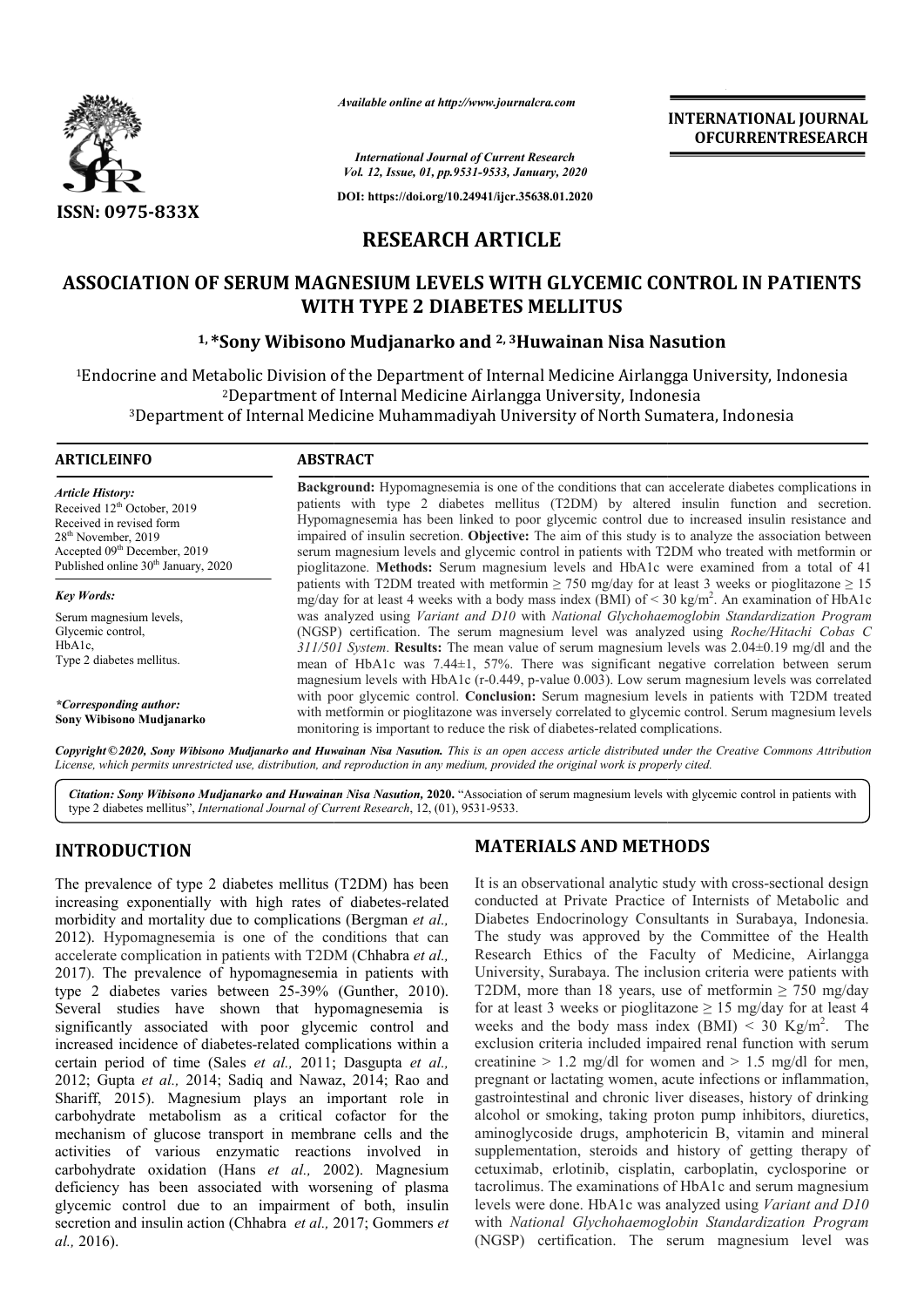analyzed using *Roche/Hitachi Cobas C 311/501 System*. All data were analyzed using *SPSS version 20.0 software*. Bivariate analysis of correlations among the variables was performed by Rank Spearman test. The results were presented in a correlation coefficient (r-value), and the significant pvalue was  $\leq 0.05$  and the confidence interval was 95%.

#### **RESULTS**

The study involved 41 subjects of patients with T2DM who had met the inclusion and exclusion criteria. The characteristics of the subjects are presented in Table 1. The mean of serum magnesium levels was 2.04±0.19 mg/dl. The mean of HbA1c was 7.44±1.57%. Bivariate analysis by using with Rank Spearman test related to the association of serum magnesium levels with HbA1c. Serum magnesium levels had a significant association with HbA1c with p-value 0.003 and correlation coefficient -0.449. These data are shown in Table 2. Figure 1 shows a graph of the correlation between serum magnesium level and HbA1c.

| Table 1. Characteristics of study participants |  |  |
|------------------------------------------------|--|--|
|------------------------------------------------|--|--|

| <b>Characteristics</b>                         | $n = 41$      |
|------------------------------------------------|---------------|
| Female, $n$ $(\%)$                             | 30 (73.2%)    |
| Age (years), mean (SD)                         | 60.3(11.5)    |
| Duration of type 2 DM (years), mean (SD)       | 11.8(10.11)   |
| Dyslipidemia, n (%)                            | 25(65.9)      |
| Use of statin, $n$ (%)                         | 27(65.9)      |
| Use of antihypertensive, n (%)                 | 5(12.2)       |
| Use of insulin, $n$ $(\%)$                     | 13(31.7)      |
| IMT ( $Kg/m2$ ), mean (SD)                     | 25.4(2.8)     |
| Fasting plasma glucose (mg/dl), mean (SD)      | 131.8 (40.95) |
| Postprandial plasma glucose (mg/dl), mean (SD) | 185 (78.43)   |
| $HbA1c$ (%), mean (SD)                         | 7.44(1.57)    |
| Total cholesterol (mg/dl), mean (SD)           | 167.41(37.90) |
| Triglyceride (mg/dl), mean (SD)                | 127.9 (52.9)  |
| LDL (mg/dl), mean (SD)                         | 95.94 (34.08) |
| HDL (mg/dl), mean (SD)                         | 47.64 (15.41) |
| Serum creatinine (mg/dl), mean (SD)            | 0.79(0.18)    |
| eGFR (ml/minute), mean (SD)                    | 86.8 (17.62)  |
| Serum magnesium (mg/dl), mean (SD)             | 2.04(0.19)    |

**Table 2. Association of serum magnesium levels with fasting plasma glucose**



**Figure 1. Graph of correlation of serum magnesium levels with HbA1c**

#### **DISCUSSION**

The characteristics of the subjects were dominated by women. It is different from Pokharel *et al.* (2017) in Nepal and Gupta *et al*. (2014) in India which the subjects were mostly men. This result is in line with previous data in Indonesia taken from Riskesdas 2013 indicated that the prevalence of diabetes was higher in women (Gupta *et al.,* 2014; Pokharel *et al.,* 2017). The mean of age was 60 years and the dominant age group was 46-60 years (46.3%). A different result was shown by Gupta *et al*. (2014) in which dominated by the age group of 34-45 years. The study is in line with the previous study of Riskesdas 2013 which dominated by the age group of 45-64 years. The mean of serum magnesium levels in this study was 2.04±0.19 mg/dl. A similar result was shown by Tarigan *et al.* (2015) in Jakarta which the serum magnesium levels  $\leq 1.7$  mg/dl was 13.2% and  $\geq$  1.7 mg/dl was 86.8%, mostly in normomagnesemia group (Tarigan *et al.,* 2015). This study also in line with Pokharel *et al.* (2017) with the mean serum magnesium levels was 2.10±0.16 mg/dl (Pokharel *et al.,* 2017). The different results were shown in the previous studies in India by Gupta *et al.* (2014) with the mean of serum magnesium levels were 1.2 mg/dl (Gupta *et al.*, 2014). The mean HbA1c shown in this study was 7.44±1.57%. Different results were shown by Pokharel *et al.* (2017) and Gupta *et al.* (2014) with an average of 8.4±1.2% and 8.2±0.45%. The different result probably caused by this study was conducted in a private clinic and the majority of subjects has been well-controlled (82.9%). The second reason was the subjects has been treated with metformin or pioglitazone resulted in lower HbA1c. In this study, the serum magnesium levels had a significant negative correlation to HbA1c with r-0.449 and p-value 0.003. It is similar to Gupta *et al.* (2014) with r-0.29; p <0.0001 and Pokharel *et al.* (2017) with r-0.299;  $p \le 0.001$ . Low serum magnesium levels in patients with T2DM is associated with poor glycemic control. The variation in the study may be due to several factors including different research design, the use of metformin or pioglitazone, and other confounding factors such as diet, physical activities, and dyslipidemia. The limitations and weaknesses of this study were uncontrolled confounding variables such as diet, physical activity, and dyslipidemia and unprovided overall antidiabetic drug equation.

#### **Conclusion**

Serum magnesium levels in patients with T2DM treated with metformin or pioglitazone was inversely correlated to glycemic control. Serum magnesium levels monitoring is important to reduce the risk of diabetes-related complications.

#### **REFERENCES**

- Bergman M. Pathophysiology of prediabetes and treatment implications for prevention of type 2 diabetes mellitus. *Endocrine.* 2012; 43(3): 504-513*.* Available from: https://www.ncbi.nlm.nih.gov/pubmed/23132321
- Chhabra S, Chhabra S, Ramessur K, Chhabra N. Hypomagnesemia and its implications in type 2 diabetes mellitus-A review article. *Webmed Central Diabetes*. 2012. Available from: https://www.webmedcentral.com/wmcpdf/ Article\_WMC004005.pdf [Accessed 14 June 2017].
- Gunther T. The biochemical function of Mg2+ in insulin secretion, insulin signal transduction and insulin resistance. *Magnesium Research*, 2010; 23(1): 5-18.